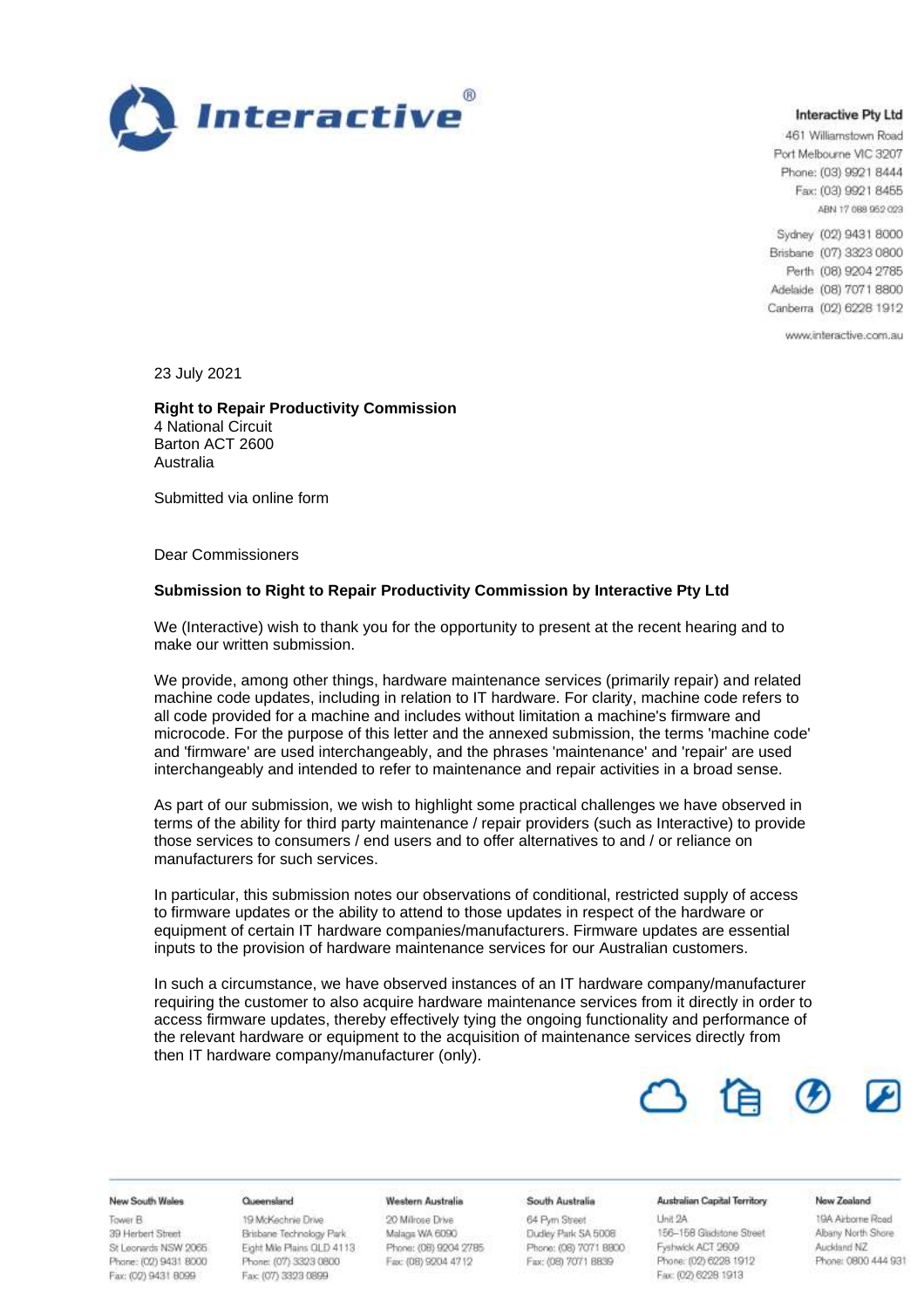The effect of this is that customer access to essential firmware updates for IT hardware or equipment, which is critical to a customer's operations, is significantly restricted, and third party providers (such as Interactive) are precluded from being able to supply hardware maintenance services in competition with the relevant IT hardware company/manufacturer.

In essence, it seems that some IT hardware companies/manufacturers are tying, or are attempting to tie, the supply of key inputs to the supply of hardware maintenance services with the acquisition of those services from them directly.

As indicated by the Commission's draft report, it seems this conduct may be occurring and worryingly may soon become the norm, because these types of right to repair issues are not the subject of bespoke regulation under the Competition and Consumer Act 2010 (Cth) (CCA) or Australian Consumer Law (ACL) which specifically addresses the circumstances in which these issues arise and which provide a framework enshrining the ability of third party providers to repair goods / services.

Interactive has serious concerns that, absent a dedicated right to repair framework, such conduct will persist in future and have detrimental impacts on both competition for the supply of hardware maintenance services and for customer choice with respect to their preferred provider of hardware maintenance / repair services. We also have concerns into the future, as technology becomes an increased component of all types of goods - from toasters to heavy machinery - that this type of behaviour may become widespread, and preclude the operation of healthy, effective repair markets across the economy.

Our detailed submission, which reflects our presentation at the recent hearing, is attached (see over).

Again, we appreciate the opportunity to make a submission, and would be pleased to discuss this matter in more detail or provide any further information if this would be of assistance.

Yours faithfully

### **Ari Bouras**

Chief Corporate & Legal Officer and Company Secretary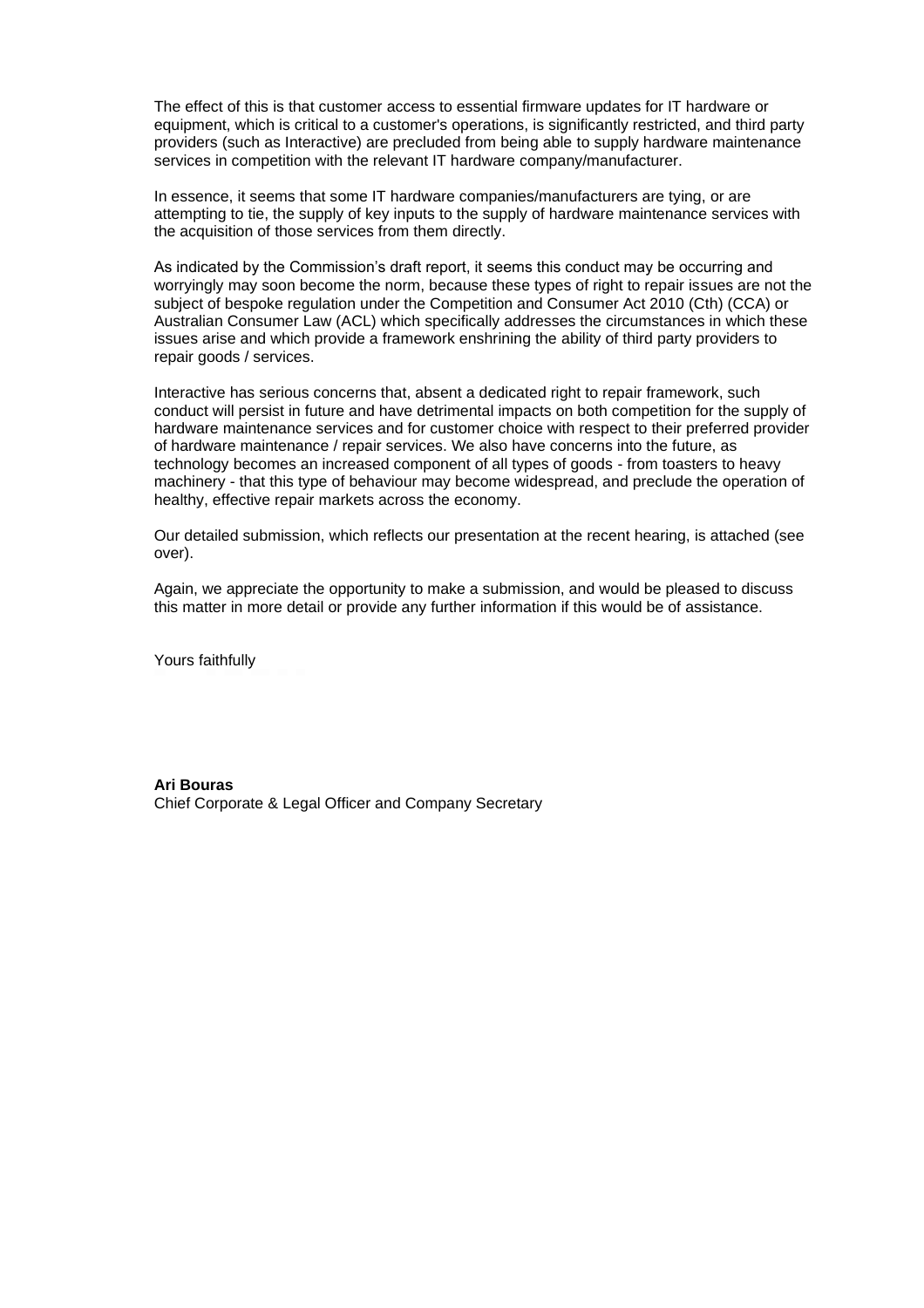# **SUBMISSION TO THE PRODUCTIVITY COMMISSION**

1. Our submission will focus on our observations (etc) regarding the elements of the IT market that we operate in, however, we suspect that much of what we refer to is or may soon be, applicable beyond IT, as advances in technology and manufacturing now means that the full spectrum of consumable products, be it for the home or for business purposes, may include a form of IT hardware or microchip(s) and therefore micro-code; from toasters all the way to cars and heavy machinery, etc.

# **INTERACTIVE**

- 2. Interactive established in 1988 is a privately owned Australian multi-service IT provider. It employs more than 550 staff across Australia. A key element of Interactive's service offering is the provision of hardware maintenance services, which involve the repairing, servicing and maintenance of customer's servers and IT hardware and related machine code updates.
- 3. Interactive provides these services to its customers across a range of vendor products.
- 4. We employee our own IT engineers and hold large amounts of spare parts in our warehouses in metro, regional and remote locations, for all of the critical IT hardware/devices that we repair and maintain.
- 5. Typically (as part of our value proposition) we promise to deliver equal or better service levels than anyone else in the market. And typically, customers engage us at the conclusion of the manufacturer's published warranty period.
- 6. Interactive's customers include governments departments and agencies, hospitals and healthcare services, ambulance services, NFPs, utilities organisations, transport companies, telecommunications providers, financial services and insurance organisations, and media outlets & organisations.

## **MACHINE CODE / FIRMWARE**

- 7. Machine code or firmware refers to all code provided for a machine and includes without limitation a machine's firmware and microcode.
- 8. We wish to highlight concerns relating to the conditional, restricted supply of access to firmware updates or the ability to attend to those updates from some major IT hardware companies that we have observed.
- 9. The ability to update the firmware, through the useful life of a device, is an essential input or element to/of the provision of hardware maintenance services for our Australian customers.

# **DIGITAL LOCKS & RESTRICTED ACCESS TO FIRMWARE UPDATES**

- 10. From Interactive's perspective, in the past few years we have observed a number of IT hardware companies/manufacturers implementing or seeking to implement versions of what the Commission's draft report refers to as a 'digital lock' as a way of apparently seeking to control/limit access to firmware updates by third parties.
- 11. At a high level, Interactive has observed instances where the customer needs to enter into a hardware maintenance services contract from the manufacturer as the only way to practically access updates to the firmware.
- 12. This conduct effectively ties the ongoing functionality and performance of the relevant hardware or equipment to the acquisition of maintenance services from only the IT hardware company/manufacturer, and therefore significantly restricts customer access to essential firmware updates for IT hardware or equipment which is critical to a customer's operations.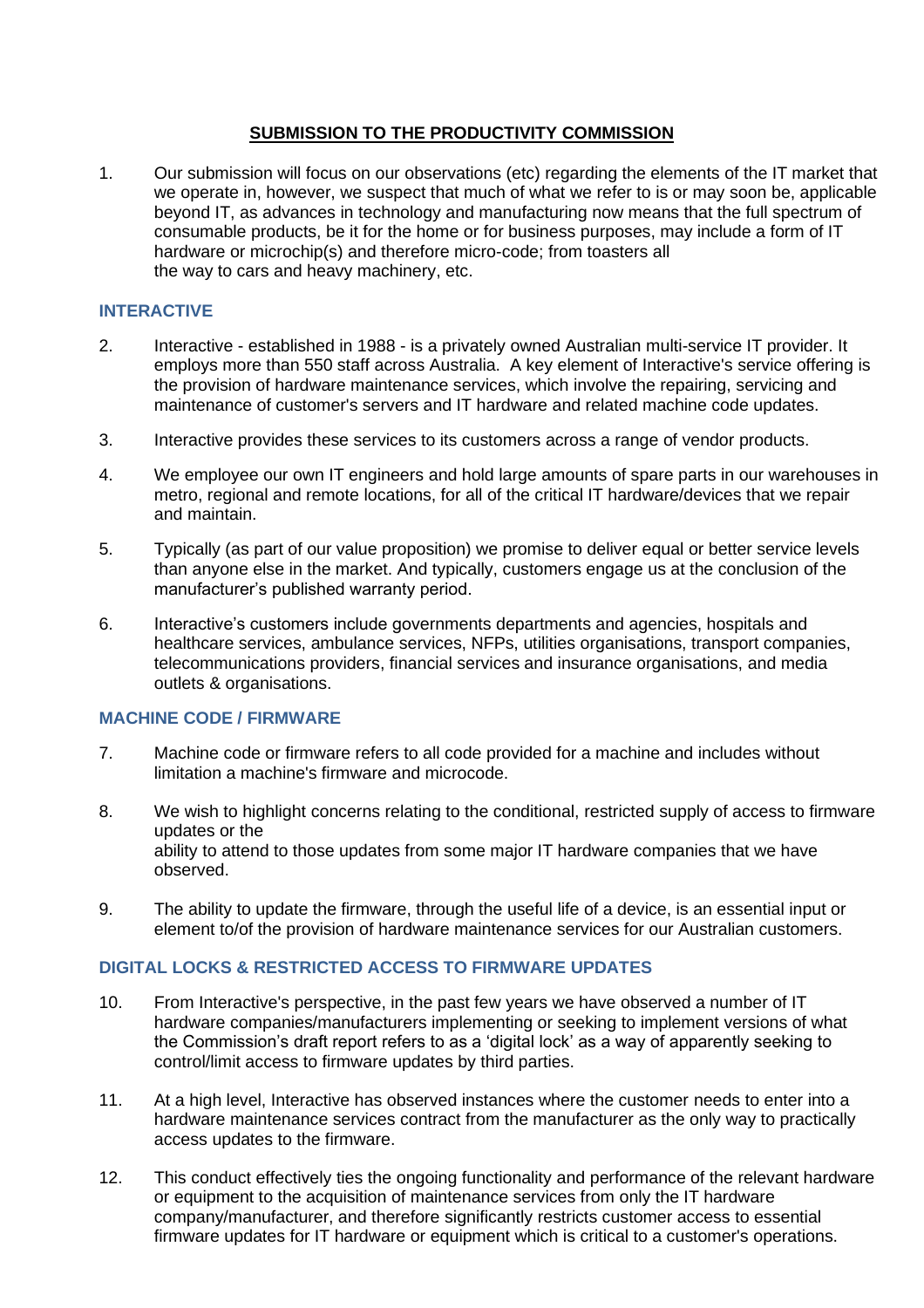- 13. The conduct essentially precludes customers from being able to self-repair, and precludes competing maintenance providers (such as Interactive) from being able to supply hardware maintenance services in competition with the relevant IT hardware company/manufacturer.
- 14. In essence, this ties the supply of a key input to the supply of hardware maintenance services from them directly.
- 15. In doing so, they seem to be attempting to create a monopoly for repair/maintenance services in relation to their own hardware, which will likely lead to prices going up, whilst service goes down.

## **UNDERSTANDING THE NATURE OF FIRMWARE UPDATES AS REPAIRS**

- 16. We have observed IT hardware manufacturers, when seeking to explain this conduct, making representations regarding intellectual property rights which Interactive does not consider to be correct.
- 17. Firmware is a specific class of computer code that is installed within IT equipment/device (often a server) and provides low-level control for a device's specific hardware.
- 18. Some devices, such as computers and servers, receive essential firmware updates over the lifetime of the device. Firmware updates are provided for a number of reasons, including bug fixes, security issues, as well as performance fixes for known issues.
- 19. They are designed to strive for 100% error free hardware operability. During the life of the device, these updates are only installed to provide enhanced hardware operability and do not provide any form of increase in capability (such as speed).
- 20. In other words, firmware is better characterised as a tool which is used to ensure the hardware is operating in the manner it was originally intended to (not as a tool for enhancing or improving hardware).
- 21. This can be contrasted to when software receives a software update. A software update can enhance software capability, but a firmware update cannot enhance hardware capability.
- 22. This is a very important distinction.
- 23. As part of the claims made by IT hardware manufacturers regarding intellectual property rights and protections to justify the conduct we have observed & detailed, firmware updates are being characterised as being an enhancement, whereas they can only be reasonably/accurately characterised as a repair or fix to a known problem.
- 24. Firmware cannot alter or enhance IT hardware or IT devices. It is a physical impossibility. Therefore, an update to firmware cannot itself alter or enhance the hardware/device beyond its original construction.

### **IMPACTS**

25. As indicated by the Commission's draft report, it seems this conduct may be occurring and worryingly may soon become the norm, because these types of right to repair issues are not the subject of bespoke regulation under the Competition and Consumer Act 2010 (Cth) or Australian Consumer Law which specifically addresses the circumstances in which these issues arise and which provide a framework enshrining the ability of third party providers to repair goods / services.